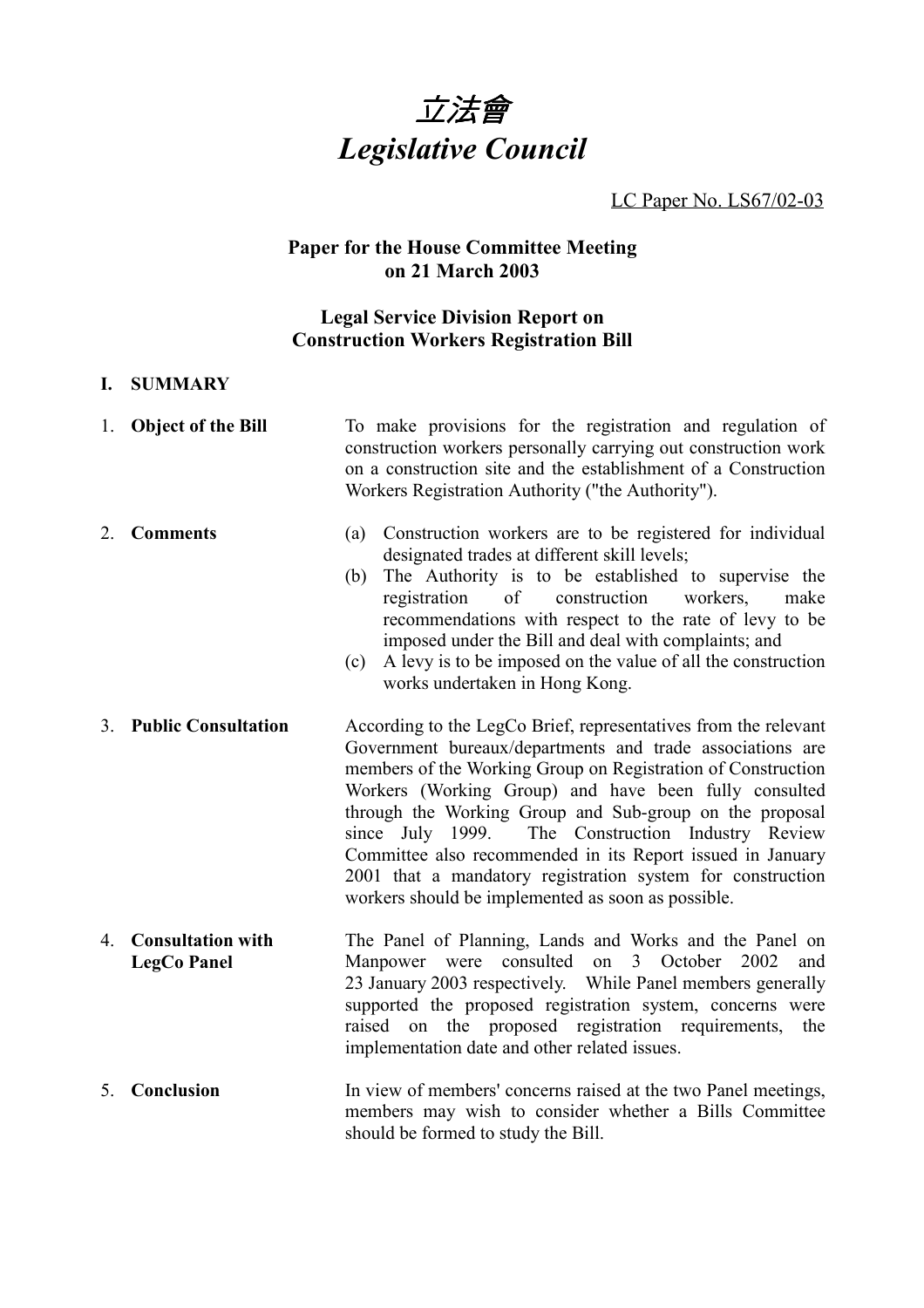### **II. REPORT**

### **Object of the Bill**

To make provisions for the registration and regulation of construction workers personally carrying out construction work on a construction site and the establishment of a Construction Workers Registration Authority ("the Authority").

### **LegCo Brief Reference**

2. Members may refer to the LegCo Brief issued by the Environment, Transport and Works Bureau on 4 March 2003 (File Ref.: ETWB(CR)(W)150/101) for background information.

### **Date of First Reading**

3. 19 March 2003.

#### **Comments**

- 4. The Bill provides for the following:
	- (a) Registration and regulation of construction workers personally carrying out construction work on a construction site
		- (i) Under the Bill, construction workers are required to be registered for individual designated trades and at the following skill levels:

| Category      | Qualification<br>Requirement | <b>Working</b><br><b>Experience</b> | <b>Expiry of</b><br><b>Registration</b> | Renewal   |
|---------------|------------------------------|-------------------------------------|-----------------------------------------|-----------|
| Registered    | as set out in                |                                     | as specified by                         | renewable |
| skilled       | Schedule 1 to                |                                     | the Registrar                           |           |
| worker        | the Bill or an               |                                     |                                         |           |
|               | equivalent                   |                                     |                                         |           |
|               | qualification                |                                     |                                         |           |
| Registered    |                              | not less than 6                     | on the third                            | not       |
| skilled       |                              | years but less than                 | anniversary of                          | renewable |
| worker        |                              | 10 years relevant                   | the date of                             |           |
| (provisional) |                              | working experience                  | registration                            |           |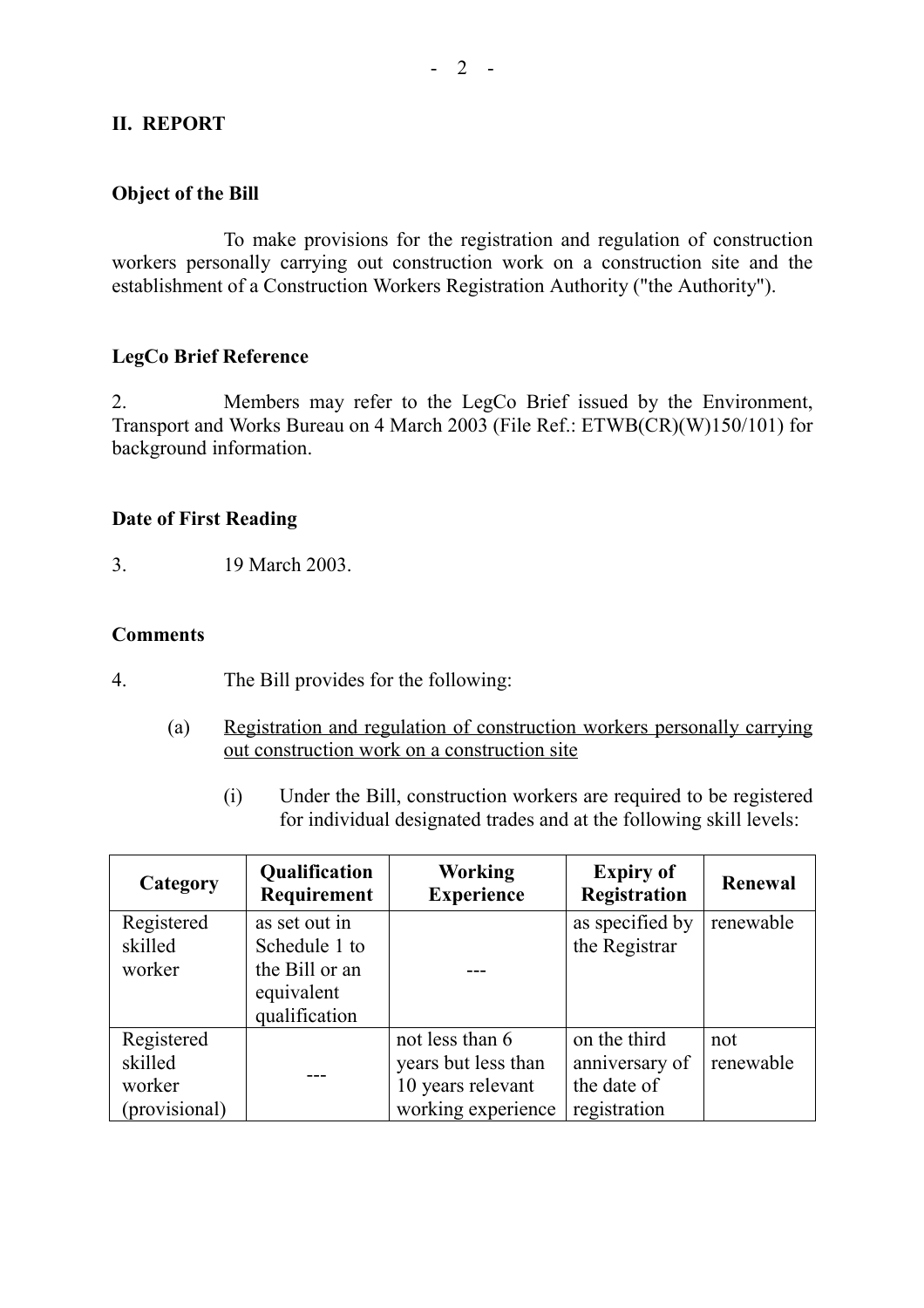| Registered     |                | not less then 10   | on passing or   | not       |
|----------------|----------------|--------------------|-----------------|-----------|
| skilled        |                | relevant<br>years  | failing an      | renewable |
| worker         |                | working experience | assessment      |           |
| (transitional) |                |                    | interview or a  |           |
|                |                |                    | test for        |           |
|                |                |                    | relevant        |           |
|                |                |                    | certificate     |           |
| Registered     | holds an       |                    | as specified by | renewable |
| semi-skilled   | intermediate   |                    | the Registrar   |           |
| worker         | trade test     |                    |                 |           |
|                | certificate as |                    |                 |           |
|                | set out in     |                    |                 |           |
|                | Schedule 1 to  |                    |                 |           |
|                | the Bill or an |                    |                 |           |
|                | equivalent     |                    |                 |           |
|                | qualification  |                    |                 |           |
| Registered     |                | not less than 2    | on the third    | not       |
| semi-skilled   |                | years relevant     | anniversary of  | renewable |
| worker         |                | working experience | the date of     |           |
| (provisional)  |                |                    | registration    |           |
| Registered     |                |                    | as specified by | renewable |
| general        |                |                    | the Registrar   |           |
| worker         |                |                    |                 |           |

- (ii) A person may apply for registration as a registered construction worker if he:
	- possesses the relevant qualification or working experience; and
	- holds a certificate in respect of his attendance at a relevant safety training course under section 6BA(2) of the Factories and Industrial Undertakings Ordinance (Cap. 59).
- (iii) Only registered construction workers can personally carry out construction work for a designated trade as specified in Schedule 1 to the Bill on a construction site.
- (b) Establishment of a Construction Workers Registration Authority ("the Authority")

5. The Authority is established to supervise the registration of construction workers, set the qualification requirements for registration or renewal of registration, make recommendations with respect to the rate of levy imposed under the Bill and deal with complaints.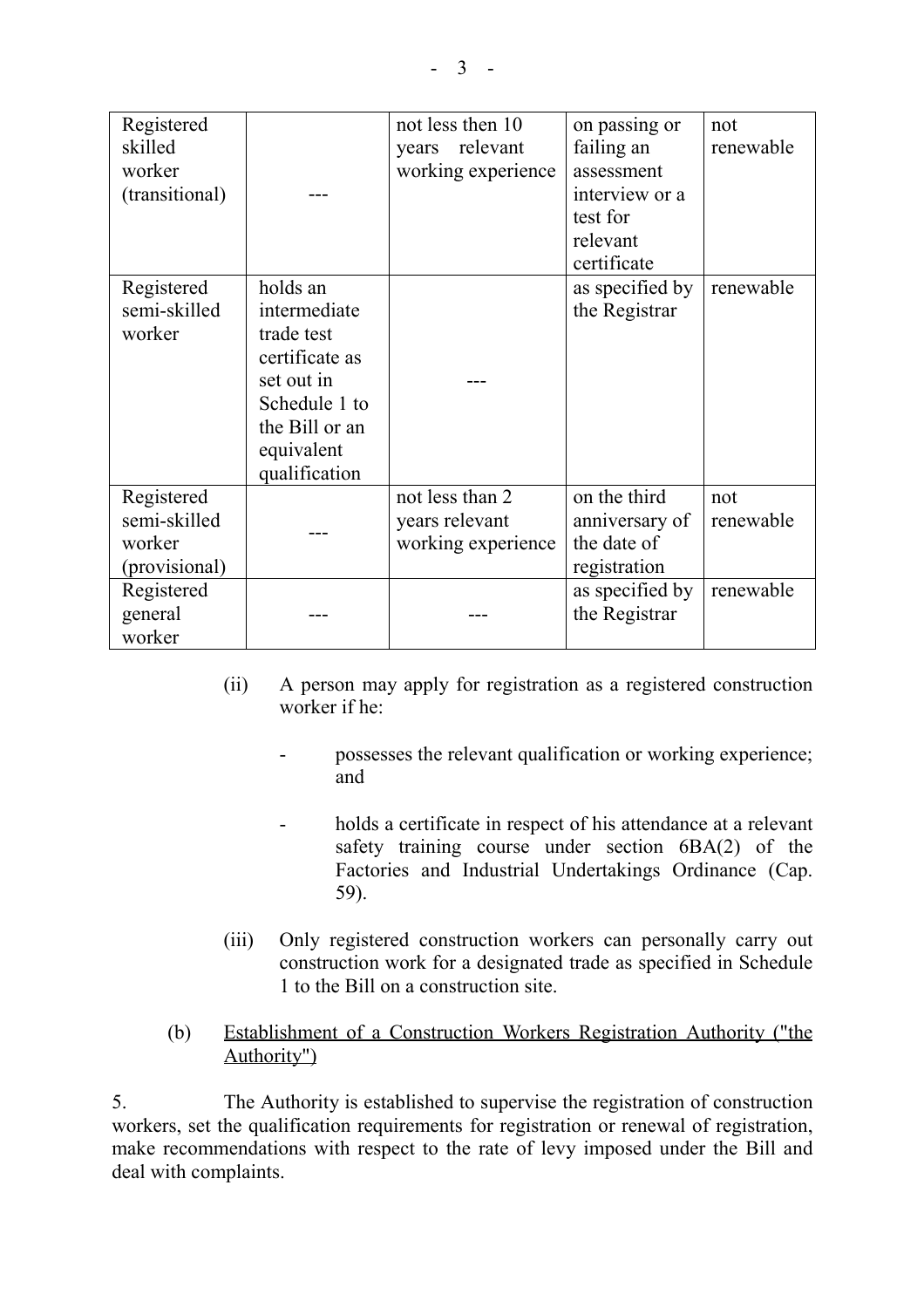# (c) Imposition of levy

- (i) A levy is to be imposed on the value of all the construction works undertaken in Hong Kong at the rate as may be prescribed by the Secretary for the Environment, Transport and Works ("the Secretary") by notice published in the Gazette and payable by every contractor who undertakes the construction works.
- (ii) The levy is the fund of the Authority.

6. The Bill shall come into operation on a day to be appointed by the Secretary by notice published in the Gazette.

# **Public consultation**

7. According to the LegCo Brief, representatives from the relevant Government bureaux/departments, trade associations, training institutes, the Independent Commission Against Corruption, major employers of the construction industry as well as the two major trade unions of the construction industry, i.e. the Hong Kong Construction Industry Employees General Union and the Hong Kong and Kowloon Electrical Engineering and Appliances Trade Workers Union are members of the Working Group on Registration of Construction Workers (Working Group) and have been fully consulted through the Working Group and Sub-group on the proposal since July 1999. The Construction Industry Review Committee also recommended in its Report issued in January 2001 that a mandatory registration system for construction workers ("the system") should be implemented as soon as possible.

# **Consultation with LegCo Panel**

8. The system proposed under the Bill was discussed at the meeting of the Panel on Planning, Lands and Works (PLW Panel) on 3 October 2002 and the meeting of the Panel on Manpower on 23 January 2003.

9. At the PLW Panel meeting on 3 October 2002, members were briefed on the background and main features of the proposed system. While members supported the introduction of the system to enhance the quality of construction works, some members, being concerned that the proposed system would aggravate the unemployment situation in the construction industry, considered it not the opportune time to implement the system. Members also expressed concern over the following points:

(a) Impact of the system on the job security, salary levels and employmentrelated benefits of construction workers;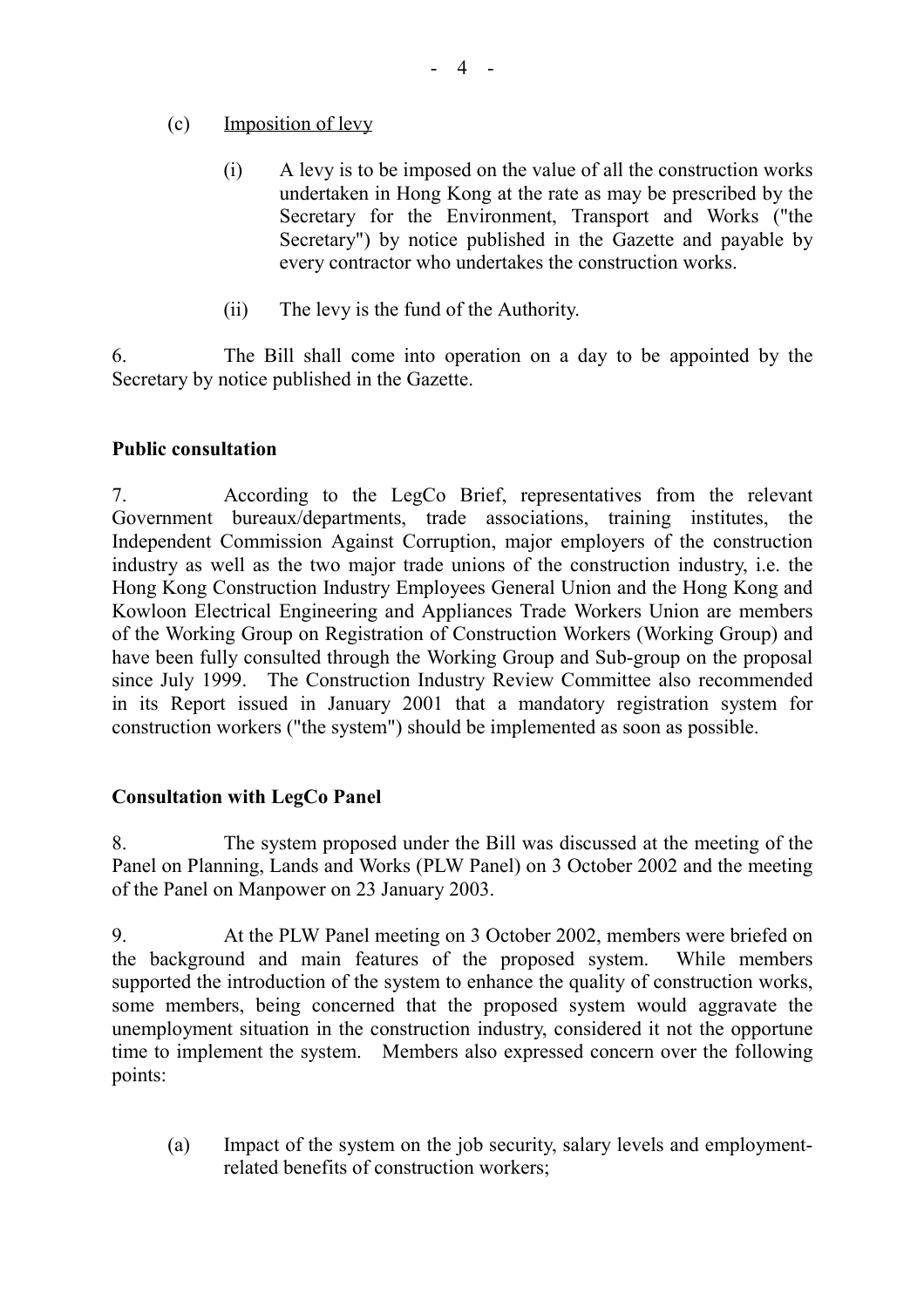- (b) Timetable for registration of the substantial number of construction workers;
- (c) Registration fees and other fees;
- (d) Registration requirements and the trade tests involved;
- (e) Criteria for determining the qualifying period (ten years or more experience) for exemption from registration as "skilled worker", and how the construction workers concerned could prove their years of experience;
- (f) Requirement for construction workers to complete prescribed short continuous development courses before applying for renewal of registration; and
- (g) Appeal mechanism.

10. In response to members' request, the Administration had provided an impact assessment, including the impact on the job security, salary levels and employment-related benefits of construction workers and the measures to safeguard their interest (LC Paper No. CB(1)238/02-03 dated 6 November 2002).

11. Members may wish to refer to the minutes of the PLW Panel meeting on 3 October 2002 (LC Paper No. CB(1)580/02-03) for details.

12. The Panel on Manpower discussed the registration requirements under the proposed system and listened to the views of employers' associations and labour unions in the construction industry on the registration requirements under the proposed system at its meeting on 23 January 2003. Although members in general supported the objective of the proposed system, some members and labour unions expressed concern about the proposed registration requirements, in particular the proposal to grant exemption for "senior workers" with 10 years' or more relevant experience in the specific trade but without the requisite qualifications to be registered as skilled workers. The labour unions considered that the minimum number years of experience for granting such exemption should be reduced to five.